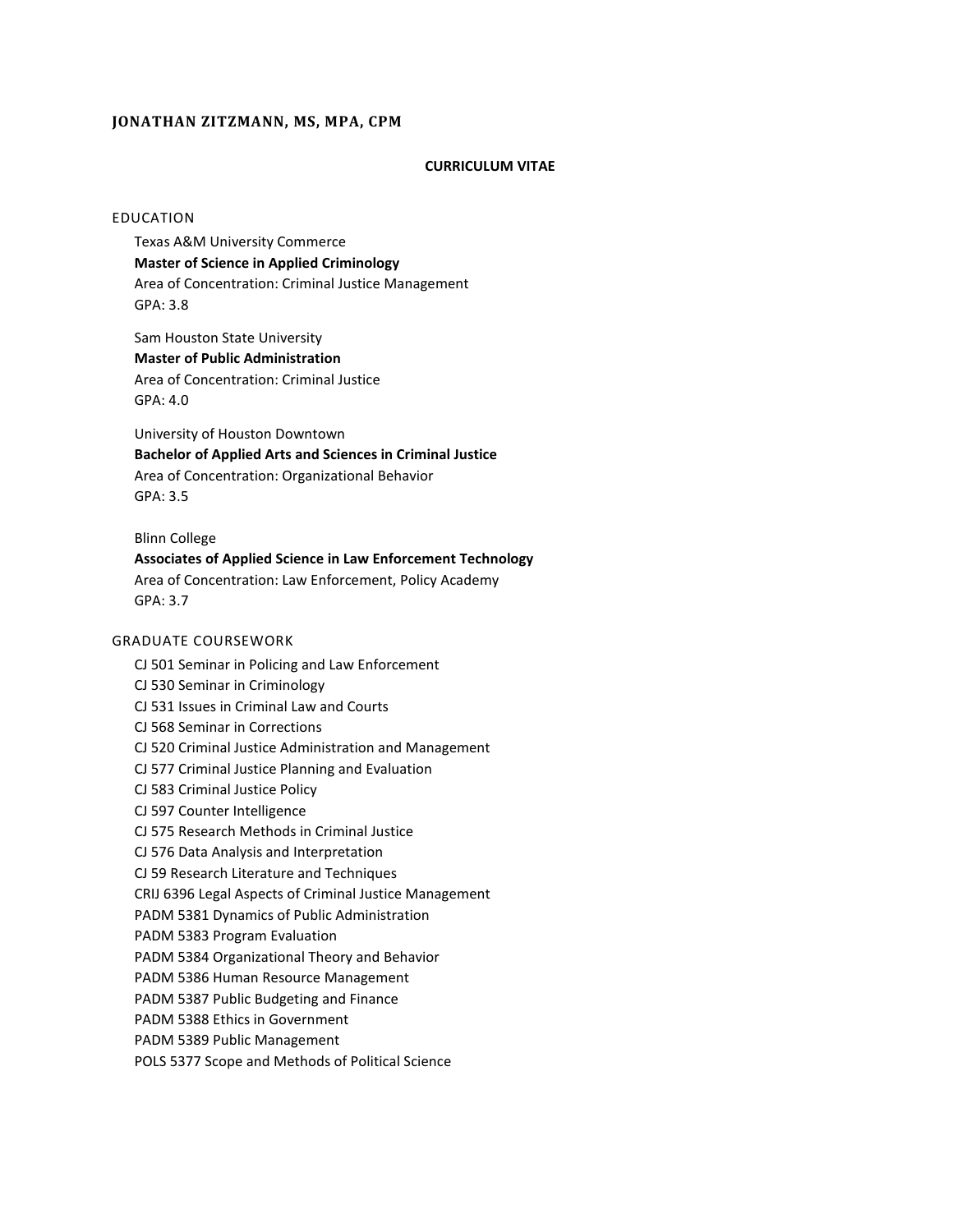### CERTIFICATIONS

Texas Master Peace Officer License, Texas Commission on Law Enforcement (TCOLE) Certified Public Manager, Arizona State University School of Police Staff and Command, Northwestern University

### ACADEMIC EXPERIENCE

#### Texas A&M University Commerce

#### **Adjunct Faculty**

Responsible for providing instruction and on-demand assistance with content for undergraduate criminal justice courses. Engage students during the learning process and provide student-centered approaches to instruction. Provide timely feedback and evaluation/assessment on assignments and issues that might affect student success. Deliver classroom, blended/hybrid and/or online course instruction in regular or accelerated formats, utilizing innovative techniques to engage students and meet their learning needs. Participate in creating and maintaining a positive learning environment that fosters student success. Utilize student metrics/data to aid individual students regarding progress and evaluation of course activities. Work with struggling students by providing them with one-toone support. Ensure course materials are maintained, updated, finalized and ready/complete for subject area each term. Participate in departmental and program reviews and with members of the advisory committee(s) and program staff regarding curriculum materials for the subject area, individual student needs, and any other program areas, as needed.

# COURSES TAUGHT

CJCB 302 - 21<sup>st</sup> Century Policing

#### PROFESSIONAL EXPERIENCE

Harris County Constable's Office, Precinct 4 **Captain**

Sworn law enforcement captain responsible for supervising the day-to-day operations of the North Patrol Division totaling 100 square miles and a population of 170,000. Supervises 115 subordinate deputies, investigators, corporals, sergeants, and lieutenants. Directs, coordinates and reviews assignments and projects; assesses and secures proper staffing levels; and coordinates activities with stakeholders. Attends regional meetings, provides training opportunities for deputies, and manages major crime scenes and investigations. Supervises specialty units such as the Special Operations Unit and the K9 Unit.

# Harris County Constable's Office, Precinct 4

# **Lieutenant**

Sworn law enforcement lieutenant responsible for coordinating the operational activities of the East Patrol Division which was comprised of 53 square miles and a population of 75,000. Prepared and addressed crime statistics; established meaningful ways to reduce crime; evaluated strategies and made adjustments as required. Attended regional meetings, provided training opportunities for deputies and managed major crime scenes. Supervised the work of 41 subordinate deputies, corporals, and sergeants. Supervised the operational activities of the Special Operations Unit. Worked with community HOAs and utility districts to increase contract patrol personnel by 20%.

#### Harris County Constable's Office, Precinct 4

### **Sergeant**

Sworn law enforcement sergeant assigned to the Central Patrol Division and the Special Operations Unit. Presided over roll calls, attended regional meetings, provided training opportunities for deputies and managed major crime scenes. Directly supervised investigations involving organized crime, prostitution, delivery of narcotics and domestic violence. Directly supervised and participated in the enforcement of traffic laws. Developed operation plans to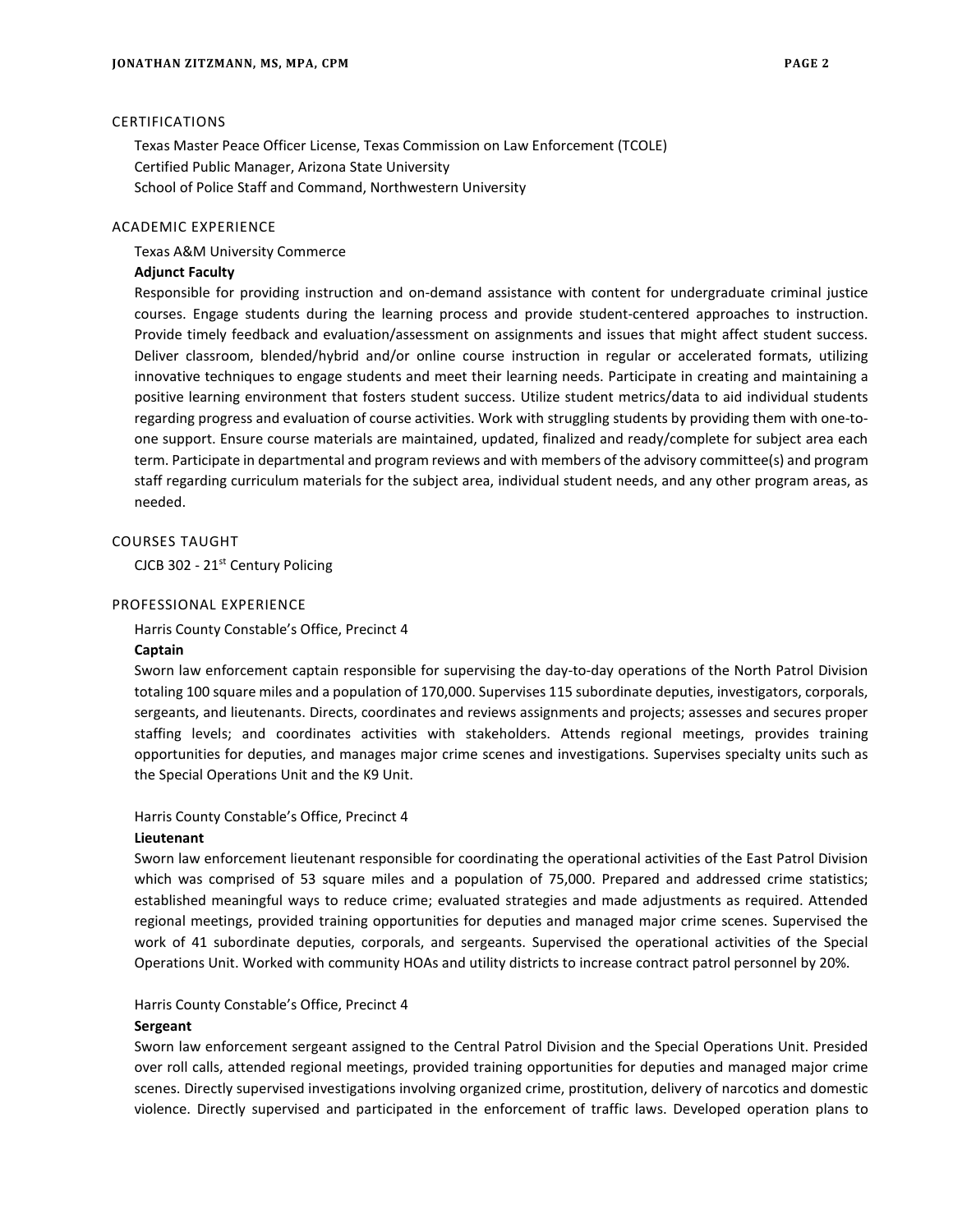combat the delivery and manufacture of narcotics and safely execute warrants. Directly supervised investigations involving major crimes such as armed robberies, car-jackings and auto-theft. Directly supervised and participated in the enforcement of traffic laws.

#### Harris County Constable's Office, Precinct 4

#### **Deputy Constable**

Sworn law enforcement deputy constable assigned to the North Patrol Division. Responded to emergency and nonemergency calls-for-service, conducted traffic enforcement, participated in community policing efforts, participated in local and regional task forces, investigated criminal offenses, arrested fugitives and wanted individuals, attended training seminars, proactively patrolled assigned geographic area.

### Madisonville Police Department

### **Assistant Chief of Police**

Sworn law enforcement assistant chief of police responsible for the day-to-day operations of all police department functions. Maintained good working relationships with other departments and managers within the City of Madisonville and cultivated good working relationships with federal, state, and other local law enforcement agencies to advance the goals of the Madisonville Police Department and the City of Madisonville. Assumed the position of incident commander during all major incidents and major events in the City of Madisonville. Acted as the public information officer for the MPD and maintained positive relationships with local and regional media outlets. Actively participated in regional committees such as the Criminal Justice Advisory Committee, Homeland Security Advisory Committee, and Madison County Emergency Management Committee. Implemented 21st century policy and procedures that are recognized as "Best Practices" by the Texas Police Chief's Association.

### Madisonville Police Department

#### **Lieutenant**

Sworn law enforcement lieutenant responsible for the day-to-day operations of all sworn law enforcement activities of the police department. Implemented a structured field training program that exceeded state and national standards. Founded and supervised the Madisonville Police Department Crime Reduction Unit to focus on targeted enforcement efforts. Implemented and oversaw the addition of the first Crime Scene Unit to the Madisonville Police Department. Successfully taught courses to police officers regarding the use of TASERS and employee performance evaluations. Field Training Coordinator (FTC) with a staff of three training officers responsible for training and developing probationary police officers through a six-phase, 20-week training program.

# Madisonville Police Department

# **Corporal**

Sworn law enforcement corporal responsible for a squad of police officers. Directly supervised investigations involving organized crime, prostitution, delivery of narcotics, and domestic violence. Directly supervised and participated in the enforcement of traffic laws. Established a reputation for continuously handling increasing responsibilities by earning promotion to the rank of lieutenant, outperforming other individuals in the department.

# Madisonville Police Department

#### **Police Officer**

Sworn law enforcement officer assigned to the Patrol Division. Responded to emergency and non-emergency callsfor-service, conducted traffic enforcement, participated in community policing efforts, participated in local and regional task forces, investigated criminal offenses, arrested fugitives and wanted individuals, attended training seminars, proactively patrolled the City of Madisonville.